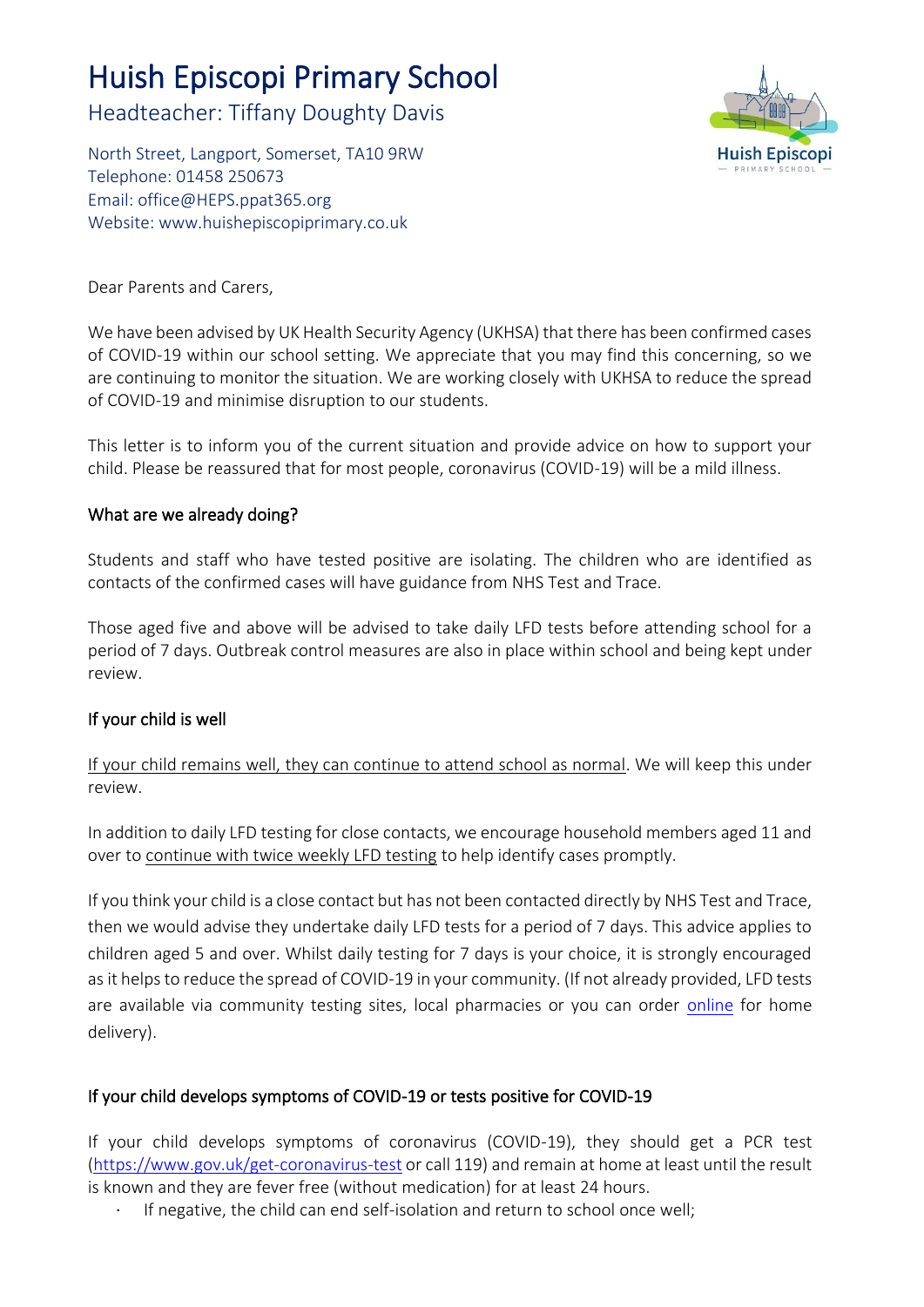

· If positive, the child should isolate as a positive case (see below)

People who test positive for COVID-19 should self-isolate at home until they are well (48 hours fever free) and *either*:

- a) 10 full days have passed, *or*
- b) They have produced two negative LFD tests on consecutive days, with the first taken no earlier than day 5.

Note: Lingering coughs and changes to smell/taste are *not* a sign of ongoing infectiousness, so children can return to school if they have ended their self-isolation period (see above).

If your child does not have symptoms, count the day they took the test as day 0. If they subsequently develop symptoms shortly after a positive LFD test, a further PCR test is not required and the isolation period will be based on the original positive LFD test.

You can seek advice on COVID-19 symptoms from the [nhs.uk website.](https://www.nhs.uk/conditions/coronavirus-covid-19/check-if-you-have-coronavirus-symptoms/) If you are concerned about your child's symptoms, or they are worsening you can seek advice from NHS 111 at <https://111.nhs.uk/> or by phoning 111.

## Instructions for people who live in the same household as someone who has tested positive for COVID-19 or is symptomatic and awaiting a test result

NHS Test and Trace will contact you to check whether you are legally required to self-isolate. If you are not legally required to self-isolate, you will be provided with advice on testing, advised to take extra caution, and given guidance on preventing the spread of COVID-19.

Those who ar[e clinically extremely vulnerable](https://www.gov.uk/government/publications/guidance-on-shielding-and-protecting-extremely-vulnerable-persons-from-covid-19/guidance-on-shielding-and-protecting-extremely-vulnerable-persons-from-covid-19) should be supported to minimise their contact with other people in the household during this period, regardless of whether others have symptoms or not.

# You are *not* required to self-isolate [if any of the following apply:](https://www.gov.uk/government/publications/covid-19-stay-at-home-guidance/stay-at-home-guidance-for-households-with-possible-coronavirus-covid-19-infection#exempt)

- You are fully vaccinated
- You are below the age of 18 years 6 months
- · You have taken part in or are currently part of an approved COVID-19 vaccine trial
- · You are not able to get vaccinated for medical reasons

Fully vaccinated means that you have been vaccinated with an MHRA approved COVID-19 vaccine in the UK, and at least 14 days have passed since you received the recommended doses of that vaccine (note this is currently under review and may be updated to include a booster dose in due course).

In line with national guidance for households with Covid-19 infection, household and other close contacts of someone who has tested positive for COVID-19 should undertake daily LFD testing for a period of 7 days or for 10 days from their last contact with the positive case (whichever is first). This is recommended for all close contacts aged 5 and over who are not required to isolate.

Children aged under 5 who are close contacts are not required to isolate and do not need to take part in daily testing of close contacts. If a child under the age of 5 lives with someone who has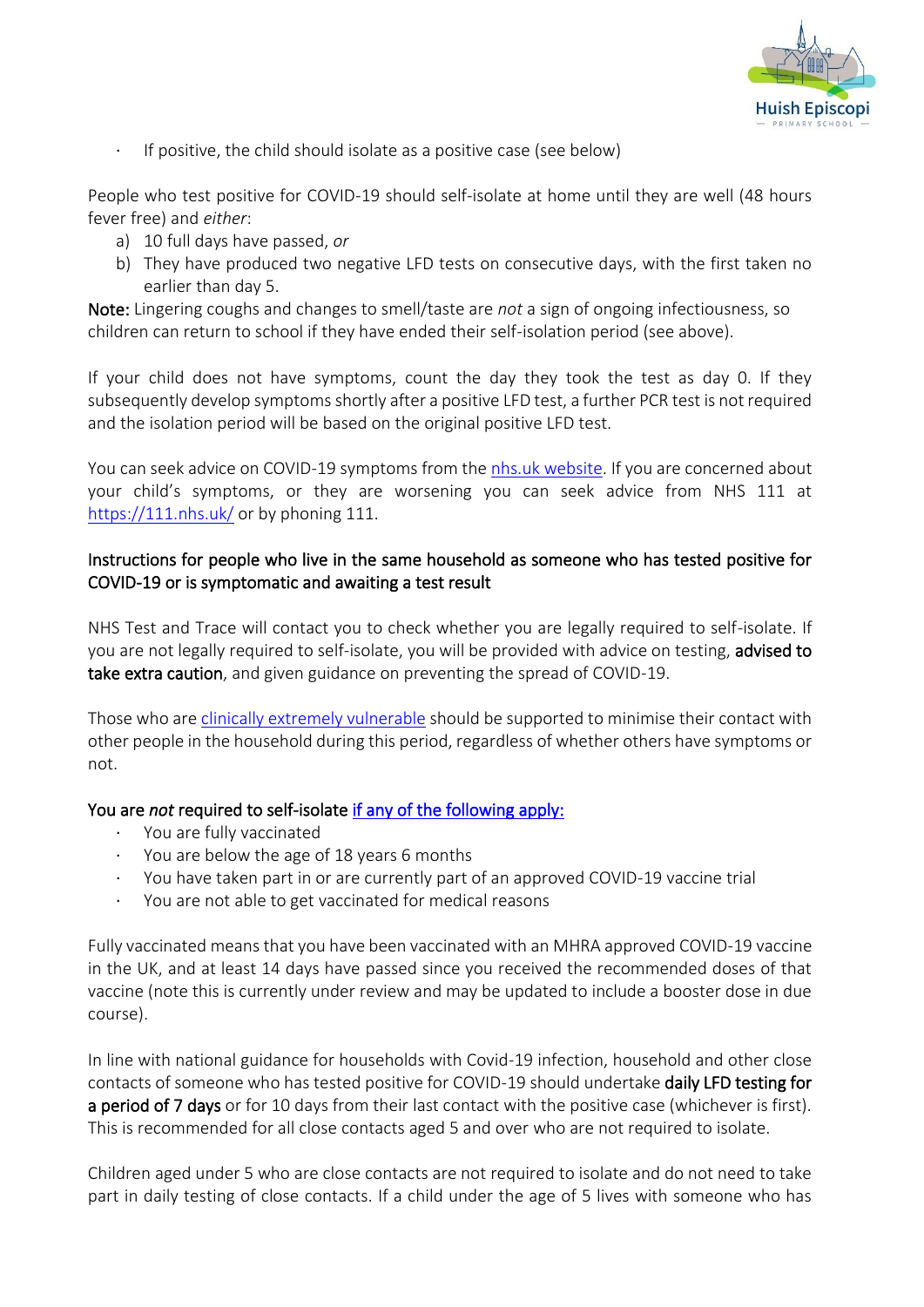

tested positive for COVID-19 they will be advised to avoid contact with those at higher risk of severe illness if infected with COVID-19 and to take a one-off PCR test as soon as possible.

## You are required to self-isolate if you're aged over 18 years and 6 months and if any of the [following apply:](https://www.nhs.uk/conditions/coronavirus-covid-19/self-isolation-and-treatment/when-to-self-isolate-and-what-to-do/)

- You have received only one dose of the COVID-19 vaccine
- · You have not received any dose of the COVID-19 vaccination
- You are not otherwise exempt

Household members who need to self-isolate as close contacts should not go to work, school or public areas, and exercise should be taken within the home. You should ask friends or family if you require help with buying groceries, other shopping or picking up medication, or walking a dog. Alternatively, you can order your shopping online and medication by phone or online. Please read [the stay at home guidance](https://www.gov.uk/government/publications/covid-19-stay-at-home-guidance/stay-at-home-guidance-for-households-with-possible-coronavirus-covid-19-infection) which provides information on this.

Household members staying at home for 10 days will greatly reduce the overall amount of infection the household could pass on to others in the community.

You could be fined if you do not self-isolate following a notification by NHS Test and Trace. You may be entitled to a one-off payment of £500 through the [NHS Test and Trace Support Payment](https://www.gov.uk/government/publications/test-and-trace-support-payment-scheme-claiming-financial-support/claiming-financial-support-under-the-test-and-trace-support-payment-scheme)  [scheme](https://www.gov.uk/government/publications/test-and-trace-support-payment-scheme-claiming-financial-support/claiming-financial-support-under-the-test-and-trace-support-payment-scheme) if you are required to stay at home and self-isolate, or you are the parent or guardian of a child who has been told to self-isolate. To access the payment, eligible people will still be asked to take a confirmatory PCR if they receive a positive LFD result.

## How to reduce spread of COVID-19 as a household contact who is not required to self-isolate

Even if you are vaccinated, you can still be infected with COVID-19 and pass it on to others. If you are identified as a contact of someone with COVID-19 but you are not required to self-isolate, you can help protect others by following th[e guidance on how to stay safe and help prevent the spread.](https://www.gov.uk/guidance/covid-19-coronavirus-restrictions-what-you-can-and-cannot-do#keeping-yourself-and-others-safe)

To reduce the spread of COVID-19 in your community:

- Test daily using LFDs
- · Limit close contact with other people outside your household, especially in enclosed spaces
- Wear a face covering for those aged 11 and over in crowded, enclosed or poorly ventilates spaces and when you are in close contact with other people
- · Limit contact with anyone who is at higher risk of severe illness if infected with Covid-19
- Follow the guidance on how to stay safe and help prevent the spread GOV.UK (www.gov.uk)

## You should follow this advice for at least 10 days.

If you are a health or social care worker or student undertaking a work placement who has been identified as a household contact and are exempt from self-isolation, there is [additional guidance](https://www.gov.uk/government/publications/covid-19-management-of-exposed-healthcare-workers-and-patients-in-hospital-settings/covid-19-management-of-exposed-healthcare-workers-and-patients-in-hospital-settings) available that you should follow to reduce the risk of spread of COVID-19 in these settings.

If you develop symptoms at any time, even if these are mild, self-isolate immediately, [arrange to](https://www.gov.uk/get-coronavirus-test)  [have a COVID-19 PCR test](https://www.gov.uk/get-coronavirus-test) and follow the [guidance for people with COVID-19 symptoms.](https://www.gov.uk/government/publications/covid-19-stay-at-home-guidance/stay-at-home-guidance-for-households-with-possible-coronavirus-covid-19-infection#SymptomsPositiveTest)